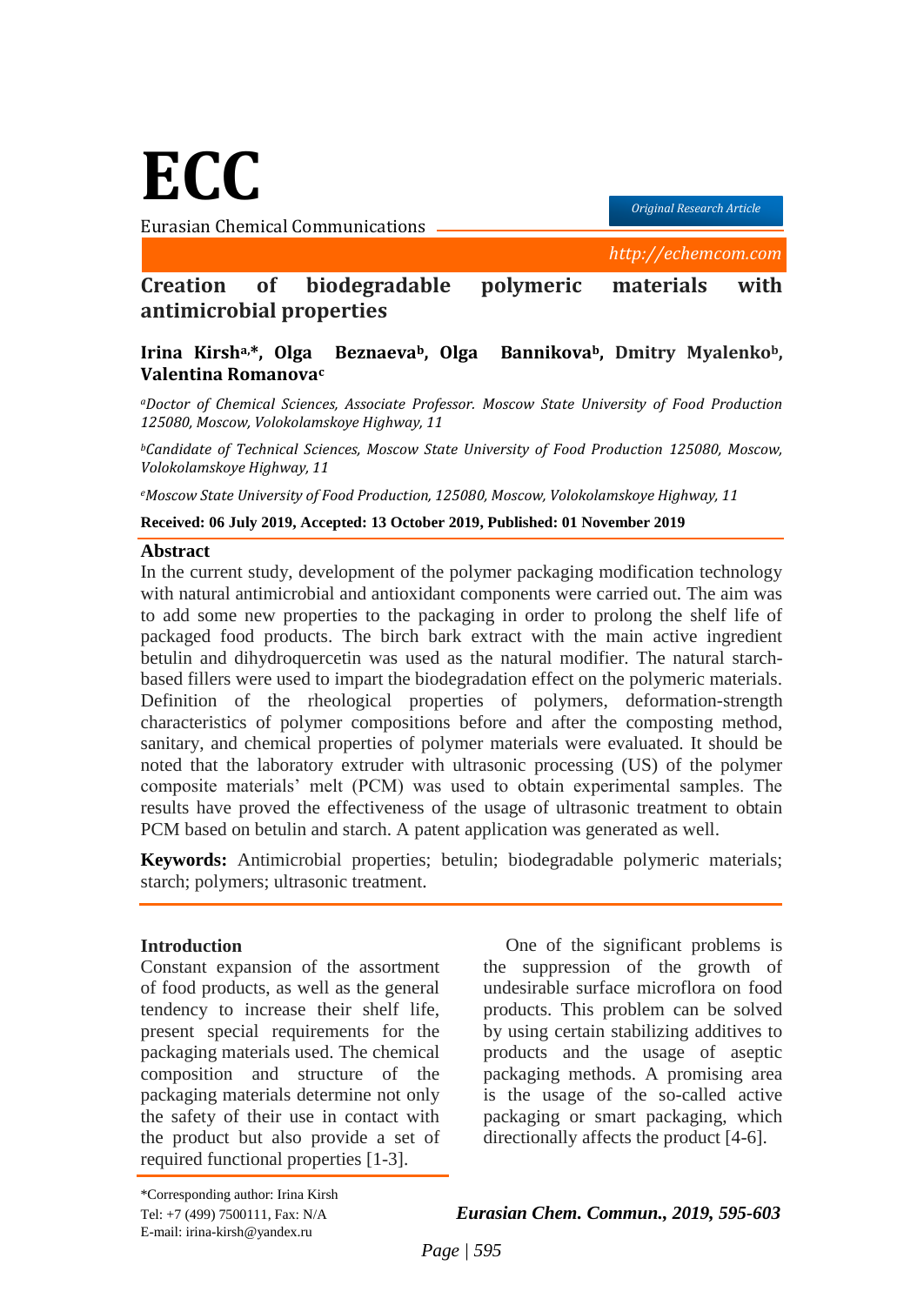Currently, there are no packaging materials in the food industry that have antimicrobial antioxidant and other properties in relation to the packaged product, capable of stabilizing its safety indicators during storage, and also inhibiting the development of undesirable microflora on the surface of the package during its possible secondary seeding [7].

Therefore, as part of the work, it is appropriate to develop a technology for modifying polymer packaging with natural antimicrobial and antioxidant components, to implement fundamentally new properties of packaging materials. It is desirable to use birch bark extract with the main active ingredient - betulin, and dihydroquercetin as the natural modifier [7-11].

When creating packaging materials and polymer composite materials (PCM), the melting points of the components are of particular importance. They must not be lower than the melting temperature of the polymer; otherwise, their destruction is possible during the processing [8,9].

The creation of biodegradable polymer materials is one of the promising areas in the field of recycling polymer waste [12,13]. Once in the environment, such materials are assimilated by microorganisms. The process of assimilation of polymer compositions proceeds in several stages, which are conditionally divided into hydrolysis, acetogenesis, and methanolysis. The susceptibility of polymeric materials is crucial for biofouling and biodegradation [14].

The ability of polymers to decompose and be absorbed by microorganisms depends on a number of characteristics, and the most important is the chemical nature of the polymer and its molecular weight [12,14].

For the assimilation of polymers by soil microorganisms, there is the necessity for the preliminary splitting of long polymer macromolecules into shorter fragments, the molecular weight of which should be no more than 5000 [11]. In this case, it is considered that the polymer composition is subjected to bioerosion processes, followed by decomposition into low molecular weight components. These destruction processes can occur under the influence of factors of physical, chemical, or biological nature. For the utilization of synthetic polymers in vivo, functional additives, accelerating the destruction processes, are introduced into the polymers.

Many studies have been conducted on synthesis of the biodegradable polymer materials based on starch [15,16]. Starch has an extremely low price, which is made of agricultural products including, cereals, legumes, potatoes, and maize. The main advantage of these materials has become biodegradability while maintaining satisfactory physical and mechanical properties of polymer compositions during their operation period.

As a novel strategy, in the current study, it was tried is to create biodegradable polymeric materials with the antimicrobial properties using ultrasonic treatment.

The following tasks were set in this work:

• Conducting a comprehensive study of polymer compositions based on starch and antimicrobial additives.

Investigating the physicochemical, rheological and physicomechanical properties of the compositions.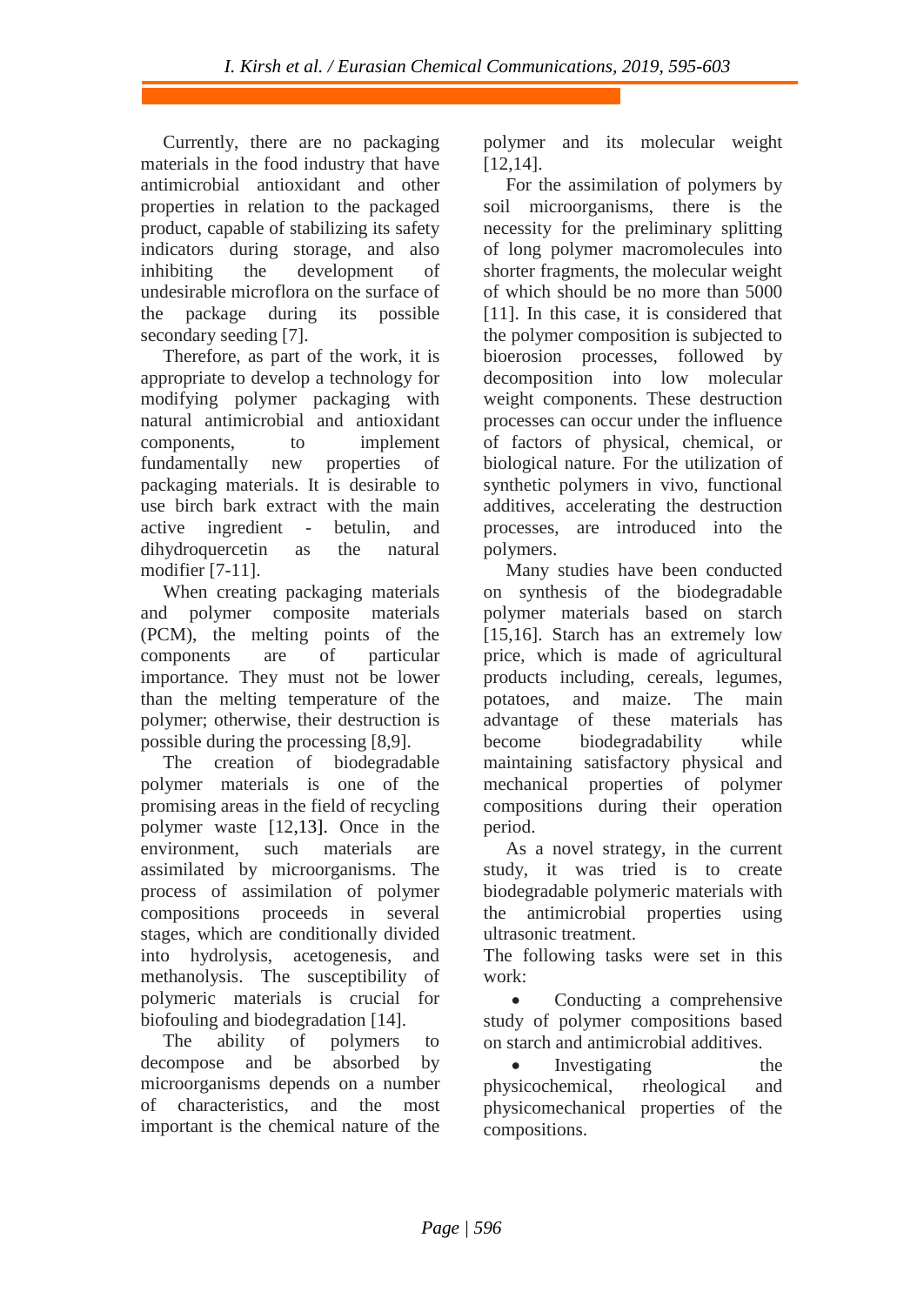Studying the influence of the BBE on the properties of polymer compositions filled with starch;

• Studying the influence of the BBE on the properties of polymer compositions filled with starch.

# **Methods**

The birch bark extract (BBE), selected as an antimicrobial additive, has all the necessary characteristics to be used in the process of high-temperature extrusion; since the BBE has a melting point (240-260 °C), inert properties. This provides the opportunity to subject it to heat treatment without changing the original features.

Dihydroquercetin (DHQ) is a powder of pale yellow (cream) color, bitter in taste, with a woody smell and a mass fraction of moisture (up to 10%). The melting point of the dihydroquercetin was 234-236 °C.

Solubility of the dihydroquercetin in the aqueous-alcoholic medium increased from 0.1% to 18% as the proportion of alcohol increases from 30 to 90%. In addition, dihydroquercetin exhibits good solubility in ethyl acetate. So, at the temperature of 20 $\degree$ C, the solubility of dihydroquercetin is about 1.9%; at 40 ° С%, at 70 °С - 28%. It is insoluble in non-polar solvents (Hexane, chloroform).

The main component of the extract is dihydroquercetin; its content in the substance is from 88 to 99%. Depending on the purity of the product, dihydroquercetin may also contain other flavonoids.َ Also, the concentration of ECG with DHQ in polymer compositions was 0.5 and 1.0%.

Corn starch with a particle size of 100 μm with a share of fraction up to 30 μm of at least 50% was used as a filler for biodegradable polymeric materials. The starch content in PCM was 20 and 40%.

Low-pressure polyethylene brand 273-83 Kazanorgsintez was used as the polymer matrix.

The temperature range for the processing of polymer compositions in the zones of the laboratory extruder was 100-140 °C. It should also be mentioned that the polymer compositions, obtained without ultrasonic treatment and additives, were used as control samples.

Organoleptic studies were carried out using visual inspection of the samples to determine the following characteristics of the material:

1) Color coating of the outer and inner layer;

2) Nature of the surface (bumps, roughness, etc.);

3) Presence of through holes, wrinkles, dirt, mechanical damage, fixed folds, and other defects.

The odor was evaluated using aqueous extracts. Following the requirements of the Technical Regulations, distilled water was used as the model solution.

A point scale, presented below in the form of Table 1, was used as the criterion for the assessment.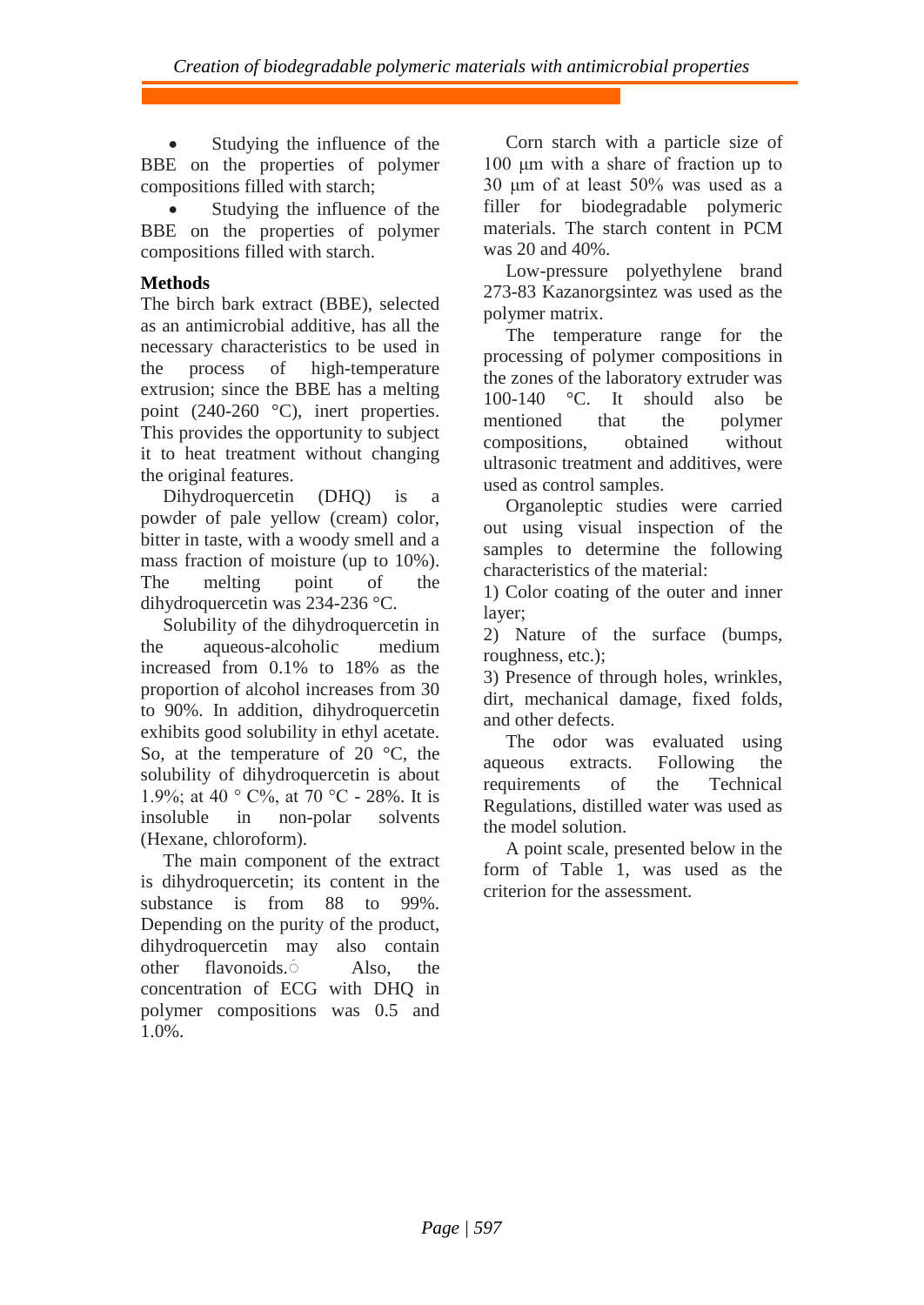| Odor<br>characteristic | The intensity of the<br>smell, score | The manifestation of smell                                                                                  |
|------------------------|--------------------------------------|-------------------------------------------------------------------------------------------------------------|
| No smell               | $\Omega$                             | There is no noticeable smell                                                                                |
| Very weak              |                                      | The smell is not usually noticed but detected by an experienced taster                                      |
| Weak                   | 2                                    | The smell is identified by an inexperienced researcher in case that his<br>attention is attracted by a hint |
| <b>Noticeable</b>      | 3                                    | The smell is easily detectable and capable of causing negative feedback                                     |
| <b>Distinct</b>        | $\overline{4}$                       | The smell easily attracts attention and causes a negative feeling                                           |
| Very strong            | 5                                    | The smell is obviously strong, causing a persistent negative feeling                                        |

**Table 1.** Odor intensity of water extracts

Sanitary-hygienic studies of extracts from the developed samples were carried out on various model media.

When defining the quantitative migration of formaldehyde into extracts out of the developed samples, the calculation of its concentration according to the Equation 1 was used [14].

$$
X = \frac{100 \times q_0 \times b \times 1000}{V_a \times V_s} \tag{1}
$$

Where  $q_0$  is formaldehyde content, which is found according to the calibration curve (in milligrams), b is coefficient taking into account the degree of conversion of formaldehyde,  $V_a$  is conversion volume (in cm<sup>3</sup>),  $V_b$  is water sample volume (in  $cm<sup>3</sup>$ ).

The following research methods were utilized in this work:

• Definition of the rheological characteristics of the polymer. The rheological properties of the samples of polymer materials were evaluated using the capillary viscometry method, according to GOST 11645–86 "Plastics. Method for determining the melt flow rate of polymers". For conducting the

experiment, an extrusion plastomer of the IIRT type was used.

• Definition of the physicomechanical properties of polymer compositions.

The studies were carried out in accordance with GOST 11262-80 "Plastics. Tensile Test Method". Samples tests were carried out on a tensile testing machine brand PM-50.

Samples were placed in containers with bio humus (TU 0391-11158096- 2002) at the temperature of  $23 \pm 2$  °C and the humidity  $60 \pm 5\%$ . The degree of biodegradation of PCM was determined by the change in physicomechanical properties during composting.

## **Results and discussion**

The polymer compositions, based on starch and polyethylene (PE) were obtained. The amount of starch in the PE compositions was 20 and 40%. The BBE with DHQ in PCM was added in the amount of 0.5 and 1%. The obtained polymer composite materials (PCM) were explored in terms of the rheological, physicomechanical, and physicochemical properties (Table 2).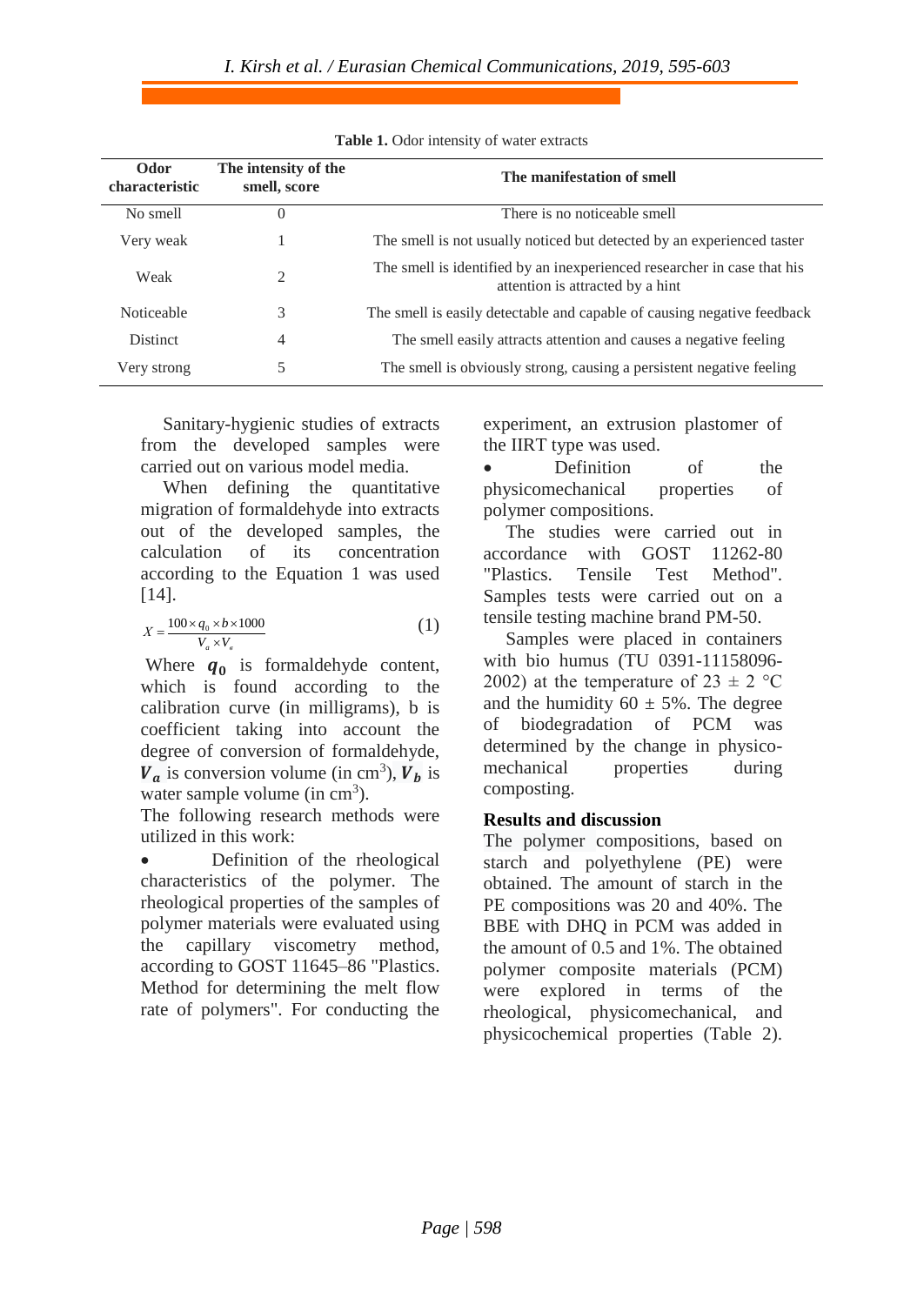| The name of the PCM, (a method of                                                                  | PCM test scores (average)                    |                               |                                  |                                               |  |  |
|----------------------------------------------------------------------------------------------------|----------------------------------------------|-------------------------------|----------------------------------|-----------------------------------------------|--|--|
| producing a polymer composite<br>with/without the use of US<br>treatment/number of fillers, $\%$ ) | <b>Melt flow</b><br>rate $(g /$<br>$10min$ ) | <b>Breaking</b><br>stress MPa | <b>Elongation</b><br>at break, % | Water<br>absorption, %<br>$(24 \text{ days})$ |  |  |
| PE, starch (without US /20)                                                                        | 1,1                                          | 6,9                           | 68                               | 17                                            |  |  |
| PE, starch, $(US/20)$                                                                              | 1,3                                          | 7,1                           | 72                               | 19                                            |  |  |
| PE, PCL, starch (US /20)                                                                           | 1.3                                          | 6.5                           | 60                               | 18                                            |  |  |
| PE, starch (without US /40)                                                                        | 0.6                                          | 3.6                           | $\overline{4}$                   | 34                                            |  |  |
| PE, starch (US/40)                                                                                 | 0,8                                          | 4,2                           | 13                               | 47                                            |  |  |
| PE, BBE, starch (US /40)                                                                           | 0,8                                          | 4,4                           | 10                               | 45                                            |  |  |
| PE without filler without US treatment                                                             | 2                                            | 10                            | 250                              | 0,1                                           |  |  |
| PE without filler US                                                                               | 2,5                                          | 8                             | 350                              | 0.8                                           |  |  |
| PE of electronic components the US                                                                 | 1.3                                          | 10                            | 220                              | 0.4                                           |  |  |

**Table 2.** Values of the rheological, physicomechanical and physicochemical properties of PCM

It can be concluded from the obtained results that the introduction of betulin had a minor effect on the physicomechanical properties of PCM. The introduction of starch was of great importance. In fact, the higher the starch content, the lower the deformation-strength characteristics.

It is seen that the ultrasonic treatment of PE compositions based on starch improved the physicomechanical properties and water absorption, which was a good indicator from the point of view of operational characteristics. Further studies were conducted by the composting method (Table 3).

|  |  |  |  |  |  | Table 3. Change in elongation at break of polymer compositions after composting |
|--|--|--|--|--|--|---------------------------------------------------------------------------------|
|--|--|--|--|--|--|---------------------------------------------------------------------------------|

| Amount of starch in polymer compositions/number of           | Change in elongation at break of |  |  |
|--------------------------------------------------------------|----------------------------------|--|--|
| <b>BBE/</b> method for producing PCM with/without the use of | polymer compositions after       |  |  |
| <b>US</b> treatment                                          | composting, %                    |  |  |
| $20/0$ / US                                                  | $32+2$                           |  |  |
| 20/1 / US                                                    | $30+2$                           |  |  |
| $20/0$ / without US                                          | $20+2$                           |  |  |
| $40/0$ / US                                                  | $52+5$                           |  |  |
| 40/1/US                                                      | $48 + 5$                         |  |  |
| $40/0$ / without US                                          | $34\pm3$                         |  |  |
| PE/without filler /US                                        | $5\pm1$                          |  |  |
| PE /without filler/ without the US                           | $2+1$                            |  |  |
| PE/1/BBE US                                                  | $2\pm1$                          |  |  |

In the process of composting, starchbased polymer compositions lost their operational characteristics by 30-50%, depending on the amount of starch in the compositions, and this indicator is about 10% higher for the samples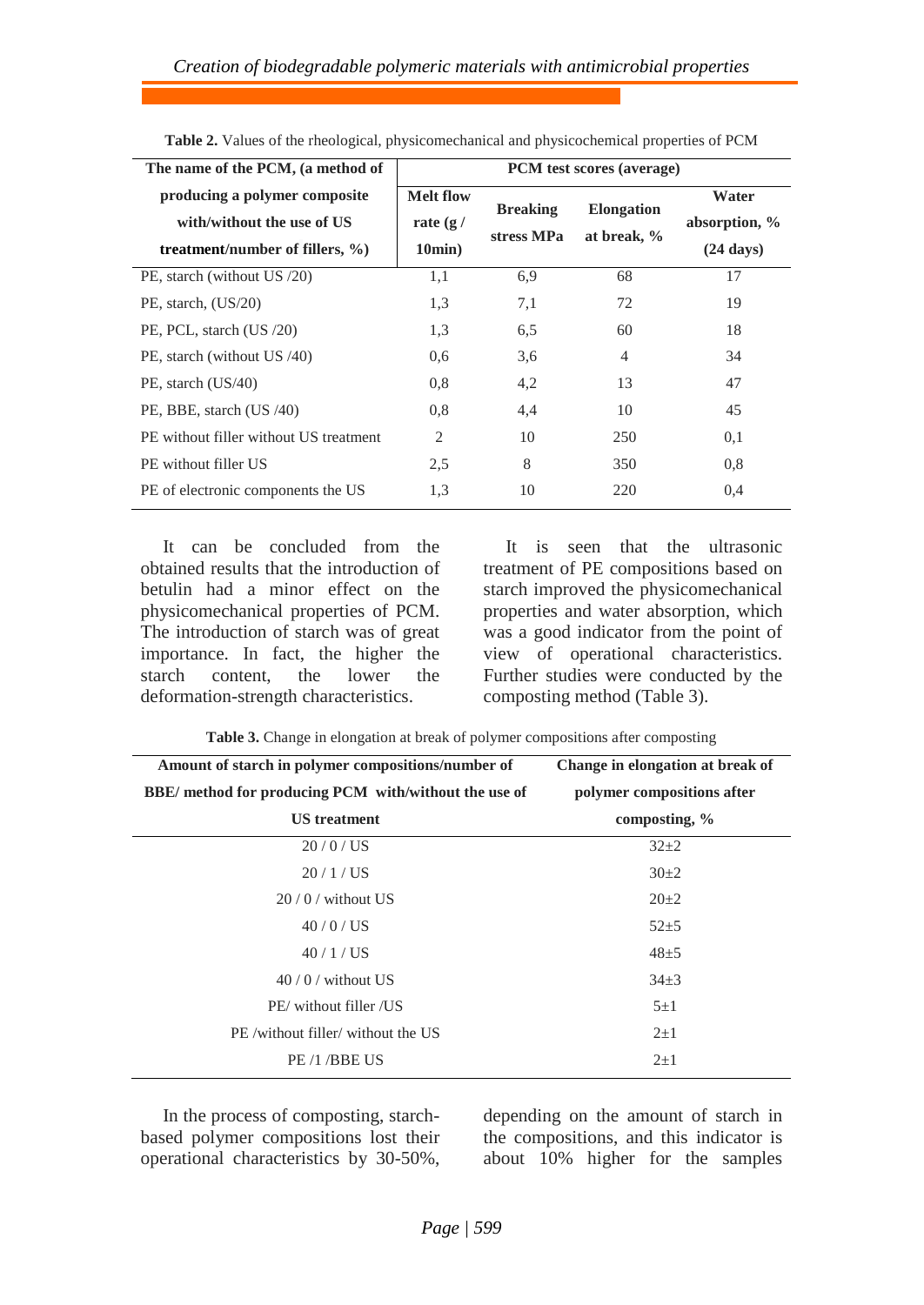obtained with the ultrasonic treatment of the melt. The introduction of the BBE into PCM has little effect on the elongation at break in the composting process.

At the next stage of the work, experimental samples of polymeric materials with antimicrobial additives were subjected to comprehensive tests on physicomechanical and physicochemical parameters in

accordance with the requirements of the regulatory documents.

The conducted sanitary-hygienic studies showed that the modification of the polymer composition of the BBE in the concentration of 0.5 - 1.0% does not cause the migration of harmful substances in values exceeding the norms of maximum permissible levels of movement (Table 4). Note. Composition of PCM: PE-78%,

starch - 20%, BBE -1%.

|                                           | <b>Norm</b>               |                     | <b>Actual value</b>           |                        |                       |                                |
|-------------------------------------------|---------------------------|---------------------|-------------------------------|------------------------|-----------------------|--------------------------------|
| Name of the                               | accordin                  |                     | <b>Exposure time ten days</b> |                        |                       | ND on                          |
| indicator                                 | g to TR<br>CU<br>005/2011 | $(\pm$ uncertainty) | <b>Citric acid</b><br>2,0%    | Lactic<br>acid<br>3,0% | Lactic<br>acid $0,3%$ | analysis<br>methods            |
| $\mathbf{1}$                              | $\overline{2}$            | 3                   | 4                             | 5                      | 6                     | 7                              |
|                                           |                           |                     | <b>Safety indicator:</b>      |                        |                       |                                |
| Acetaldehyde,<br>$mg/dm^3$                | No more<br>than $0,2$     | $(\pm 18.8\%)$      | Less than<br>0,05             | Less than<br>0,05      | Less than<br>0,05     | <b>MOOK</b><br>4.1.3166-<br>14 |
| Ethyl acetate, mg<br>/ dm <sup>3</sup>    | No more<br>than $0,1$     | $(\pm 22.9\%)$      | Less than<br>0,05             | Less than<br>0,05      | Less than<br>0,05     | <b>MOOK</b><br>4.1.3166-<br>14 |
| Hexane, mg / $dm^3$                       | No more<br>than $0,1$     | $(\pm 18, 4\%)$     | Less than<br>0,005            | Less than<br>0,005     | Less than<br>0,005    | <b>MOOK</b><br>4.1.3166-<br>14 |
| Heptane, mg /<br>dm <sup>3</sup>          | No more<br>than $0,1$     | $(\pm 23.9 %)$      | Less than<br>0,005            | Less than<br>0,005     | Less than<br>0,005    | <b>MOOK</b><br>4.1.3166-<br>14 |
| Acetone, mg /<br>dm <sup>3</sup>          | No more<br>than $0,1$     | $(\pm 16, 6\%)$     | Less than<br>0,05             | Less than<br>0,05      | Less than<br>0,05     | <b>MOOK</b><br>4.1.3166-<br>14 |
| Formaldehyde,<br>$mg/dm^3$                | No more<br>than $0,1$     | $(\pm 13.0\%)$      | Less than<br>0,025            | Less than<br>0,025     | Less than<br>0,025    | PД<br>52.54.492<br>$-2006$     |
| Methyl alcohol,<br>$mg/dm^3$              | No more<br>than $0,2$     | $(\pm 14\% )$       | 0,08                          | 0,12                   | 0,17                  | <b>MOOK</b><br>4.1.3166-<br>14 |
| Butyl alcohol, mg<br>/ dm <sup>3</sup>    | No more<br>than $0,5$     | $(\pm 20.8\%)$      | Less than<br>0,05             | Less than<br>0,05      | Less than<br>0,05     | <b>MOOK</b><br>4.1.3166-<br>14 |
| Isobutyl alcohol,<br>mg / dm <sup>3</sup> | No more<br>than $0,5$     | $(\pm 17,3 \%)$     | Less than<br>0,05             | Less than<br>0,05      | Less than<br>0,05     | <b>MOOK</b><br>4.1.3166-<br>14 |
| Propyl alcohol,<br>mg / dm <sup>3</sup>   | No more<br>than $0,1$     | $(\pm 17, 2\%)$     | Less than<br>0,05             | Less than<br>0,05      | Less than<br>0,05     | <b>MOOK</b><br>4.1.3166-<br>14 |
| Isopropyl<br>alcohol, mg / $dm3$          | No more<br>than $0,1$     | $(\pm 16.7%)$       | Less than<br>0,05             | Less than<br>0,05      | Less than<br>0,05     | <b>MOOK</b><br>4.1.3166-<br>14 |

**Table 4.** The results of sanitary-hygienic studies of extracts in various model media

Note. Composition of PCM: PE-78%, starch - 20%, BBE -1%.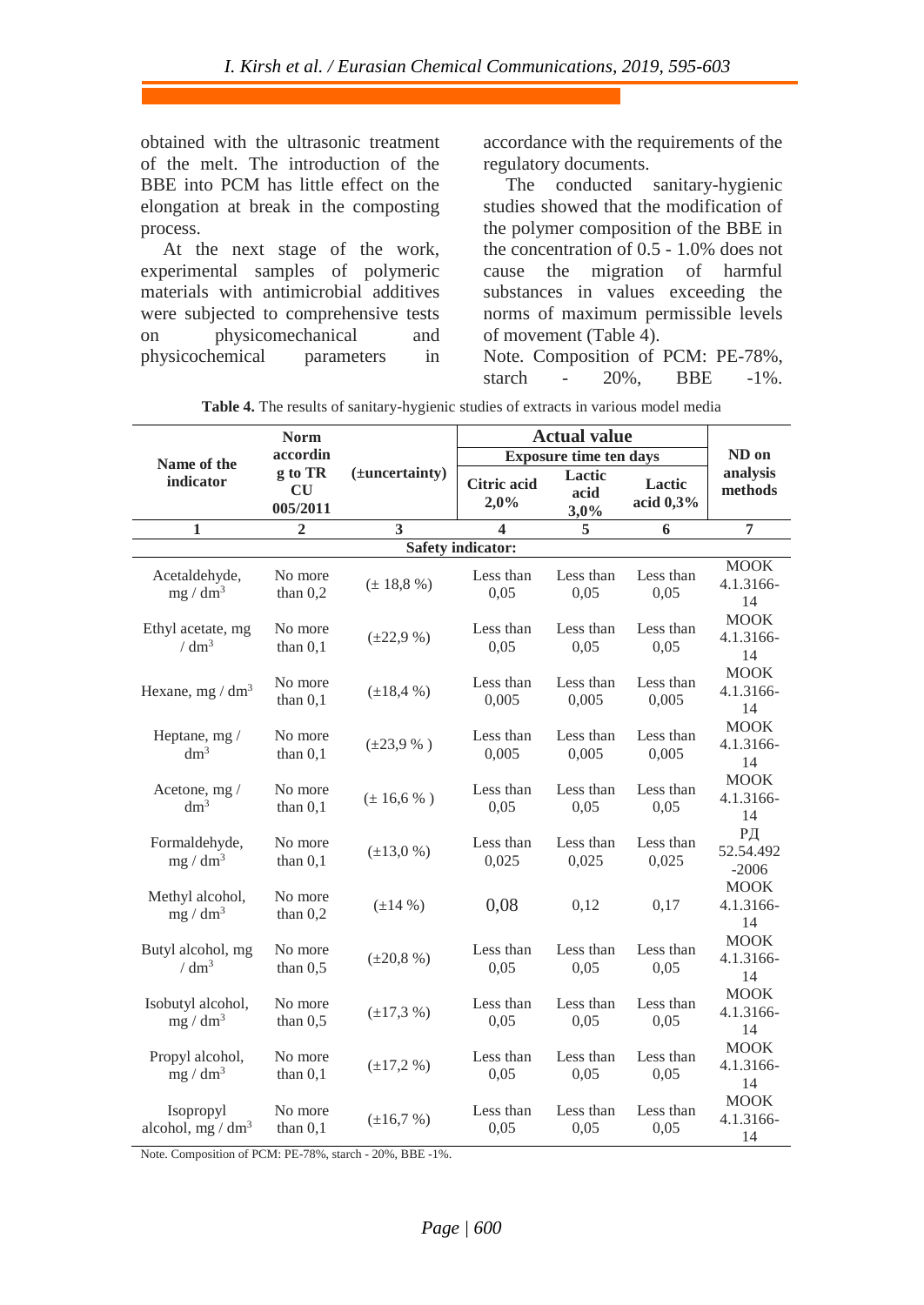The results also revealed that the absence of destructive processes in the received samples affected the quality and safety of the packaging. However, it should be noted that the increase in the migration of methyl alcohol was observed in the model medium of 3.0%

lactic acid solution, although its value does not exceed permissible norms.

Next, the studies were conducted to determine the quantitative migration of the formaldehyde into the extracts from samples on various model media. The results are presented in Table 5.

|                                                                                      | <b>Actual value</b> |                              |                              |  |  |
|--------------------------------------------------------------------------------------|---------------------|------------------------------|------------------------------|--|--|
| C                                                                                    | distilled water     | 0.3% lactic acid<br>solution | 3.0% lactic acid<br>solution |  |  |
|                                                                                      | 2                   | 3                            |                              |  |  |
| The formal dehyde content in<br>polymer composite materials without<br>BBE, $mg/dm3$ | 0.025               | 0.003                        | 0.040                        |  |  |
| Formaldehyde content in PCM with<br>BBE-0.5%, $mg/dm3$                               | 0.024               | 0.007                        | 0.022                        |  |  |
| Formaldehyde content in PCM with<br>BBE-1.0%, mg / dm3                               | 0,012               | 0,003                        | 0.015                        |  |  |

**Table 5.** Formaldehyde content in various model media

The research results showed that the concentration of formaldehyde in the model medium of 3.0% solution of lactic acid was higher than in the extracts based on distilled water.

The bacteria of the group Escherichia coli (BGEC), yeast, and mold fungi from the collection of the central laboratory of microbiology were selected as the objects of microorganisms in the microbiological studies.

The method of forced contamination was used - the surface of the packaging material was forcibly contaminated before the start of the study by BGCP at the concentration of 104 CFU / cm3, yeast at the concentration of 2.2 \* 104 CFU/cm<sup>3</sup> and molds at the concentration of 1.5 \* 104 CFU/cm3 (Figure 2).



**Figure 2.** Change in the number of microorganisms of yeast and mold fungi in the washout from the surface of the polymer tape modified with natural antimicrobial components in various concentrations

Yeast, CFU / cm<sup>3</sup>  $\blacksquare$ - Mold, CFU / cm<sup>3</sup>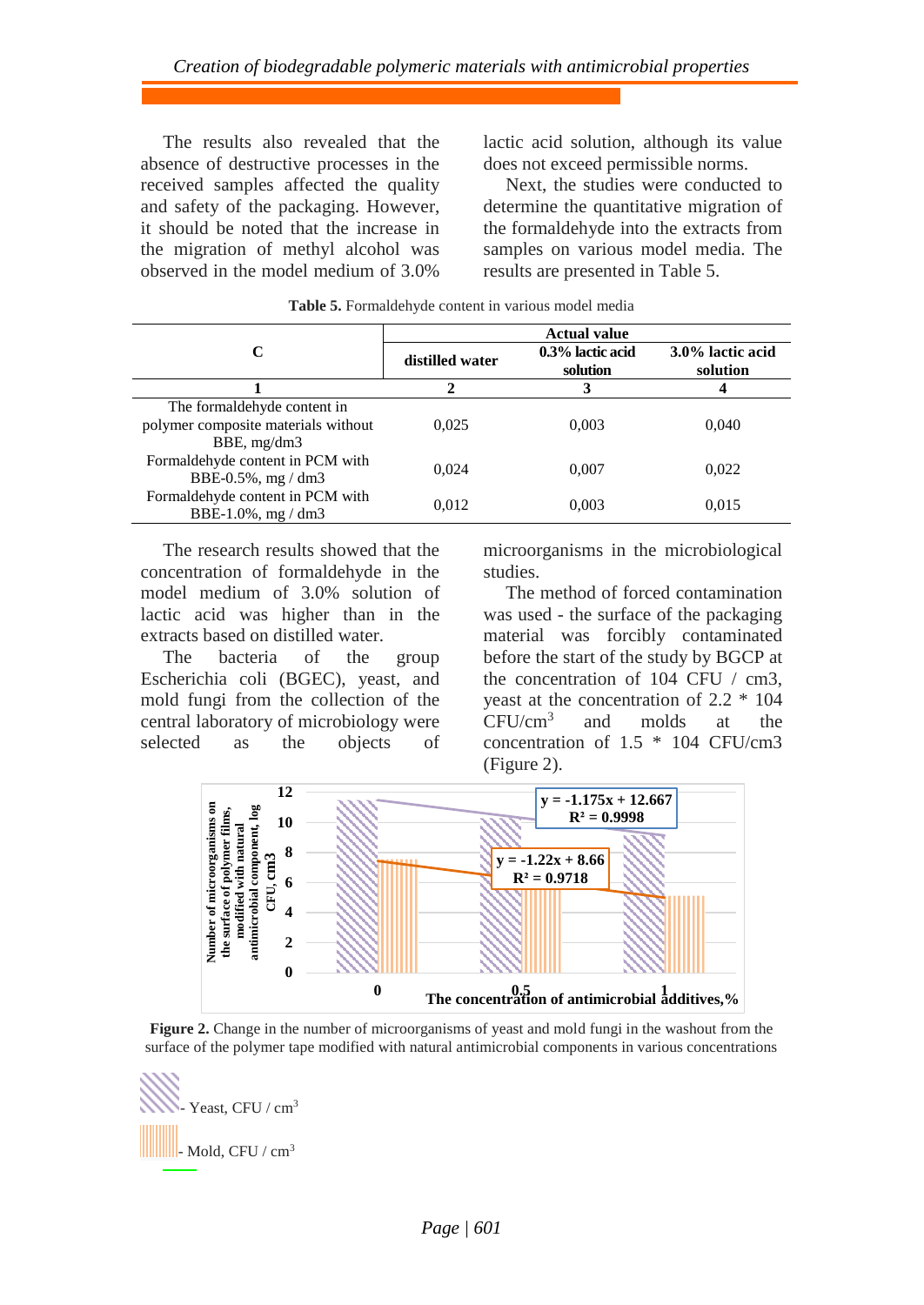It was found that, the antimicrobial additive demonstrated the greatest antimicrobial effect on the BGKP and mold fungi and less on yeast. This may be due to the different resistance of microorganisms to extracts. Moreover, a similar effect was observed even with the minimal (0.5%) injection of the extract into the PCM mass.

The obtained research results showed that the studied samples of the material had high antimicrobial efficiency in comparison with the selected microorganisms.

## **Conclusion**

Comprehensive studies of model samples of polymer compositions based on starch and betulin were carried out:

1. All the obtained model samples complied with the regulatory documentation and the requirements of the technical regulation of the customs union «On packaging safety» TR TS 005/2011.

2. Extracts from the developed samples on various model media were investigated. It was observed that there is no migration of formaldehyde into the model medium; the obtained values do not exceed the values of DCM mg/L.

3. The results indicated that the polymer compositions lost their operational characteristics by 30-50% in the process of composting.

### **Acknowledgements**

The study was supported by the Ministry of Education and Science of the Russian Federation.

### **References**

[1] O.W. Lau, S.K. Wong, *Journal of chromatography A*, **2000**, *882*, 255- 270.

[2] V. Siracusa, P. Rocculi, S. Romani, M. Dalla Rosa, *Trends in Food Science & Technology* **2008**, *19*, 634-643.

[3] A.M. Youssef, S.M. El-Sayed, *Carbohydrate polymers,* **2018**, *193*, 19- 27.

[4] I. Rowland, *Proceedings of the Nutrition Society,* **1981**, *40*, 67-74.

[5] D.S. Rao, A. Srivastava, *Apple Academic Press,* **2018**, 273-292.

[6] K. Galić, M. Kurek, M. Ščetar, *Meso: prvi hrvatski časopis o mesu*  **2019**, *21*, 338-346.

[7] K. Beloglazova, G. Rysmukhambetova, L. Karpunina, N. Konik, D. Ivanov, *Research Journal of Pharmaceutical, Biological, and Chemical Sciences*, **2019**, *10*, 747-752.

[8] I. Ali, D. Marenduzzo, J.M. Yeomans, *The Journal of chemical physics,* **2004**, *121*, 8635-8641.

[9] V.K. Thakur, M.K. Thakur, R.K. Gupta, *International Journal of Polymer Analysis and Characterization*, **2014**, *19*, 256-271.

[10] A. Singh, M. Kamal, *Journal of Applied Polymer Science,* **2012**, *125*, 1456-1459.

[11] B. Panea, G. Ripoll, J. González, A. Fernández-Cuello, P. Albertí, *Journal of Food Engineering*, **2014**, *123*, 104-112.

[12] N. Singh, R. Singh, I.P.S. Ahuja, *Materials Today* 

*Communications*, **2018**, *15*, 124-127.

[13] S. Ali, A.A. Garforth, D.H. Harris, D.J. Rawlence, Y. Uemichi, *Catalysis Today*, **2012**, *75*, 247-255.

[14] W.J. Yang, K.G. Neoh, E.T. Kang, S.L.M. Teo, D. Rittschof, *Progress in Polymer Science*, **2014**, *39*, 1017-1042.

[15] D.R. Lu, C.M. Xiao, S.J. Xu, Express polymer letters, **2009**, *3*, 366- 375.

[16] E.K. Muluh, A.O. Ugbede, T.A. Tor-Anyin, *Progress in Chemical and Biochemical Research,* **2019**, *2*, 143- 149.